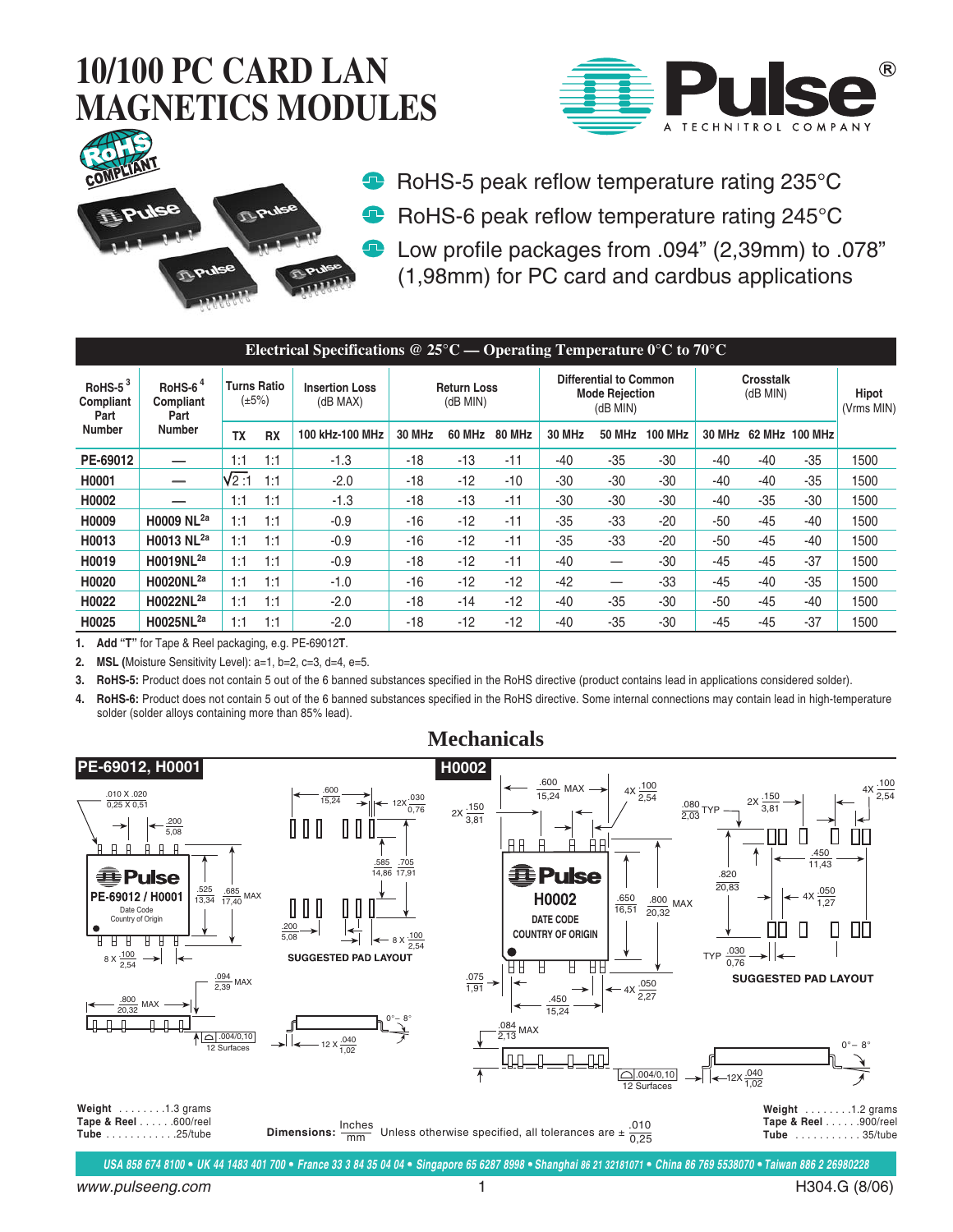

#### **Mechanicals**

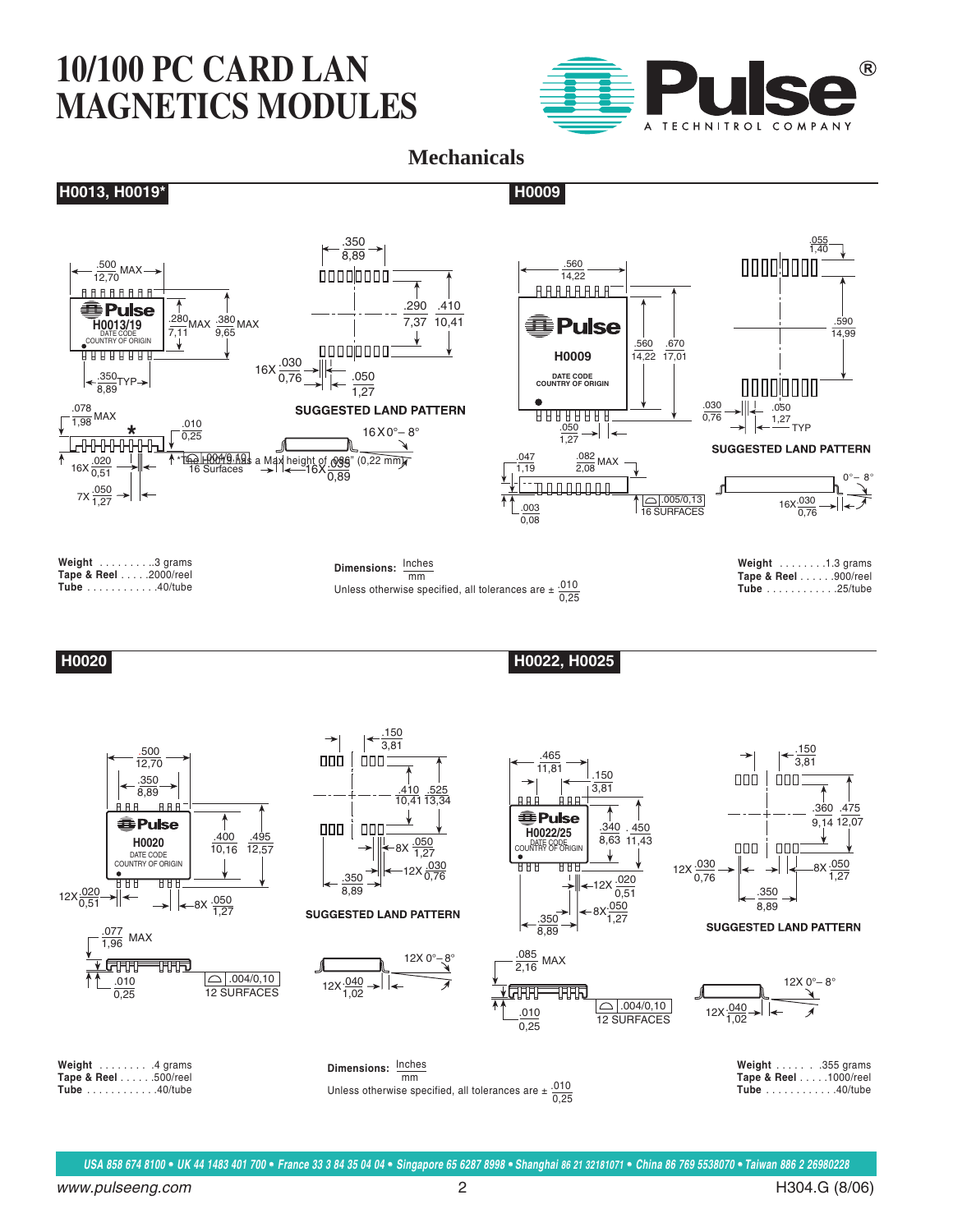



**H0009, H0013, H0019, H0025 RECEIVE**  $R$ D+ 1  $\circ$   $\qquad \qquad$   $\qquad \qquad$   $\qquad \qquad$   $\qquad$   $\qquad \qquad$   $\qquad \qquad$   $\qquad \qquad$   $\qquad \qquad$   $\qquad \qquad$   $\qquad \qquad$   $\qquad \qquad$   $\qquad \qquad$   $\qquad \qquad$   $\qquad \qquad$   $\qquad \qquad$   $\qquad \qquad$   $\qquad \qquad$   $\qquad \qquad$   $\qquad \qquad$   $\qquad \qquad$   $\qquad \qquad$   $\qquad \qquad$   $\qquad \qquad$   $\qquad$  $\circ$  16 RX+ ξ **BLUE** لى<br>كەرىك RD- 2 15 RX-3 CT O  $\qquad \qquad \qquad$   $\qquad \qquad$   $\qquad \qquad$   $\qquad \qquad$  O 14 CT **TRANSMIT** 6 CT O  $O$  11 CT



**H0020**



**H0022**



**USA 858 674 8100** • **UK 44 1483 401 700** • **France 33 3 84 35 04 04** • **Singapore 65 6287 8998** • **Shanghai 86 21 32181071** • **China 86 769 5538070** • **Taiwan 886 2 26980228**

www.pulseeng.com 3 H304.G (8/06)

 $1 - 1$ 

 $12 RX+$ 

19 TX-

20 TX+

 $11 RX-$